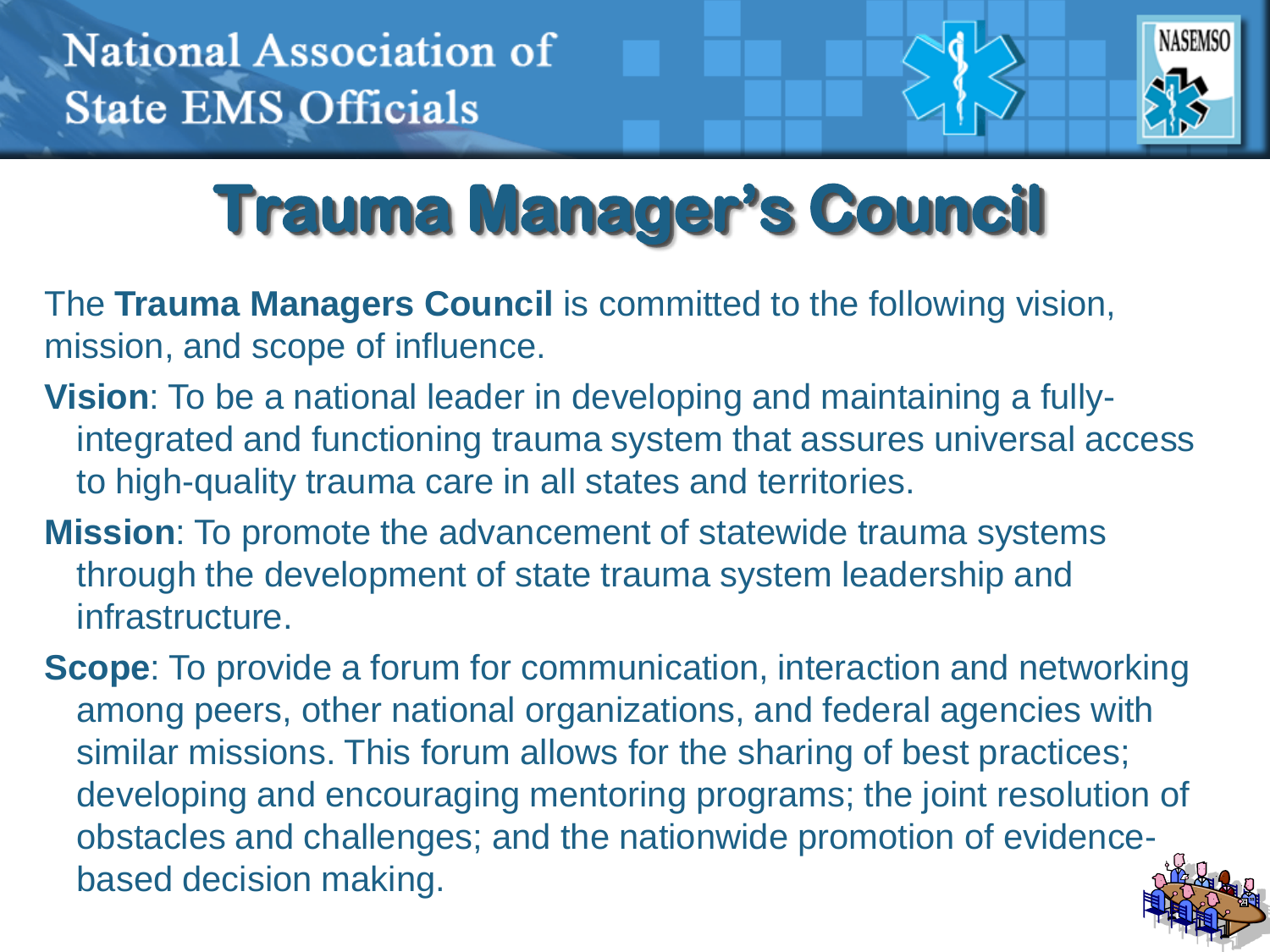

# **Trauma Manager's Council**

*Leadership*

The Trauma Manager's Council supports leadership under these principle goals:

 **Goal #1:** Implement a mentorship process for newer state trauma system managers who aspire to leadership roles. This is both laying a foundation and building on the foundation of professional development. The aim is to have a constantly replenishing stream of experienced, knowledgeable, and diplomatically savvy trauma system leaders who are actively engaged in state and national affairs.

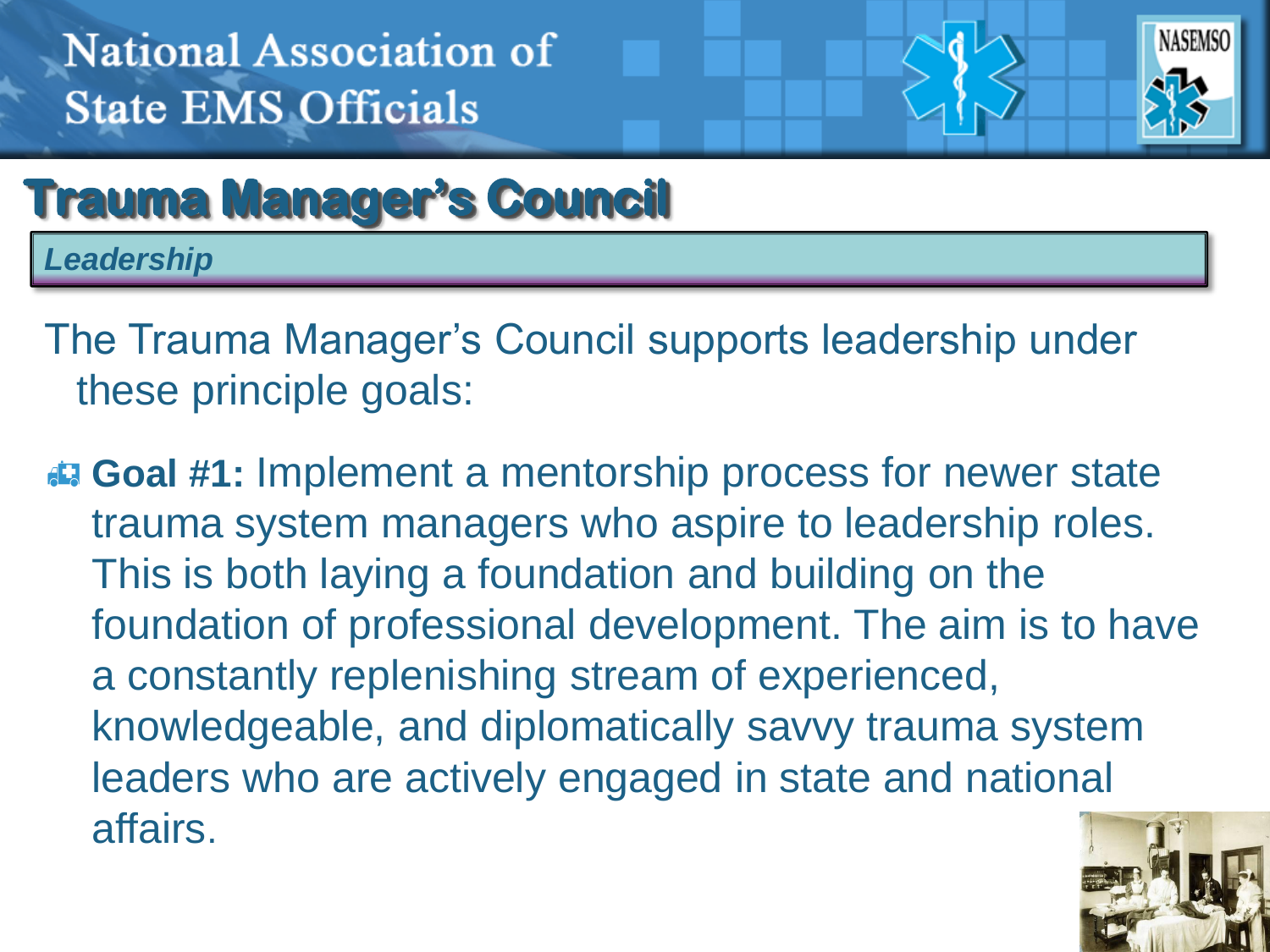

# **Trauma Manager's Council**

*Leadership*

- **Goal #2:** Complete a comprehensive electronic repository of relevant and easily adaptable resources for use in system development and legislative affairs in all states. This will include current system and clinical research.
- **Goal # 3**: Engage membership more deliberatively through an expanded role for Regional Representatives, written communications, teleconferences, and educational webinars. (Priority)
- **Goal # 4**: Support the NASEMSO/ACS Joint Operations Committee; including ongoing advocacy for the development of state trauma system standards and quality metrics. (Priorited: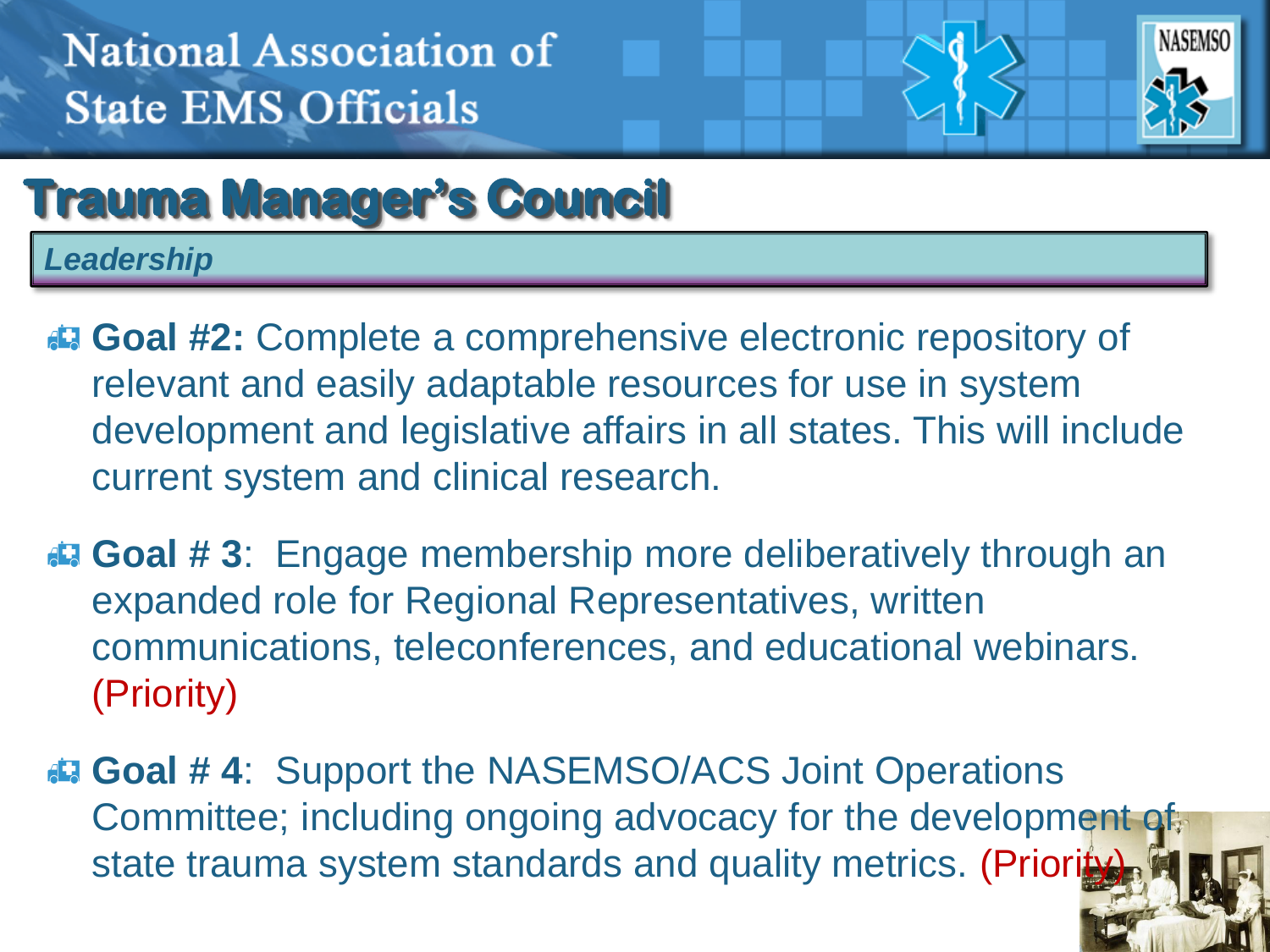

#### **Trauma Manager's Council**

*Systems Development*

The Trauma Manager's Council supports systems development under these principle goals:

 **Goal #5**: Systems Integration and Interdisciplinary Collaboration – regional variances in access to appropriate trauma care, statistical characteristics of a population, and availability of resources all impact health care costs and quality patient outcomes yet trauma managers are routinely confronted to define the value of "trauma input" within components of the state health system (i.e. emergency preparedness, rural health, public health, data and epidemiology, medical direction, education, credentialing, and licensure.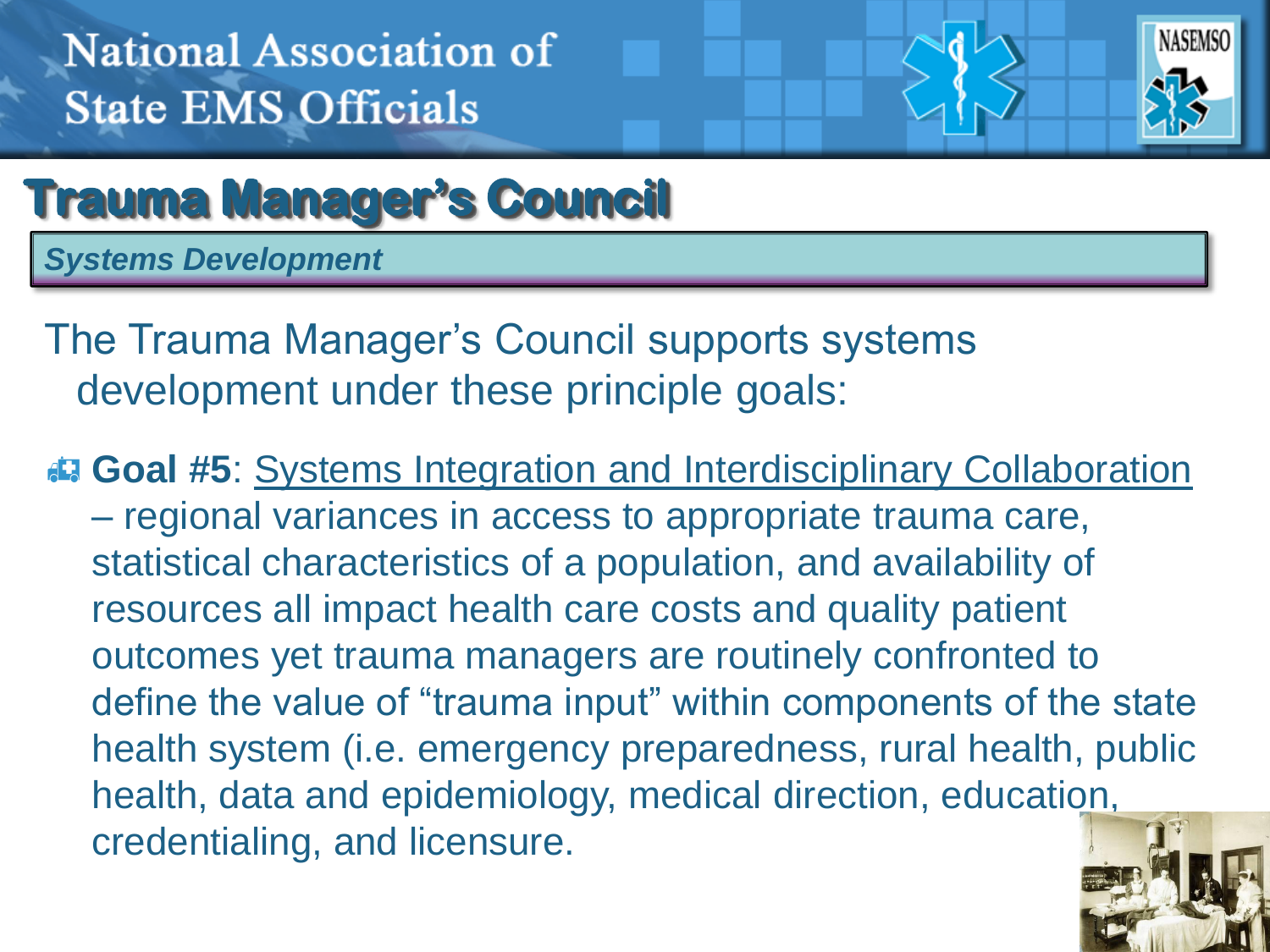

### **Trauma Manager's Council**

*Systems Development*

The Trauma Manager's Council supports systems development under these principle goals:

**Goal #6**: Systems Development – growing evidence demonstrates the effectiveness of regionalized and specialty care systems yet many states continue to struggle to identify resources to help ensure that the right patient is delivered to the right facility at the right time as a means to optimize patient outcomes and reduce morbidity and mortality related to trauma. Coordination and consistency of state activities is challenged by high turnover rate among state (trauma) officials.

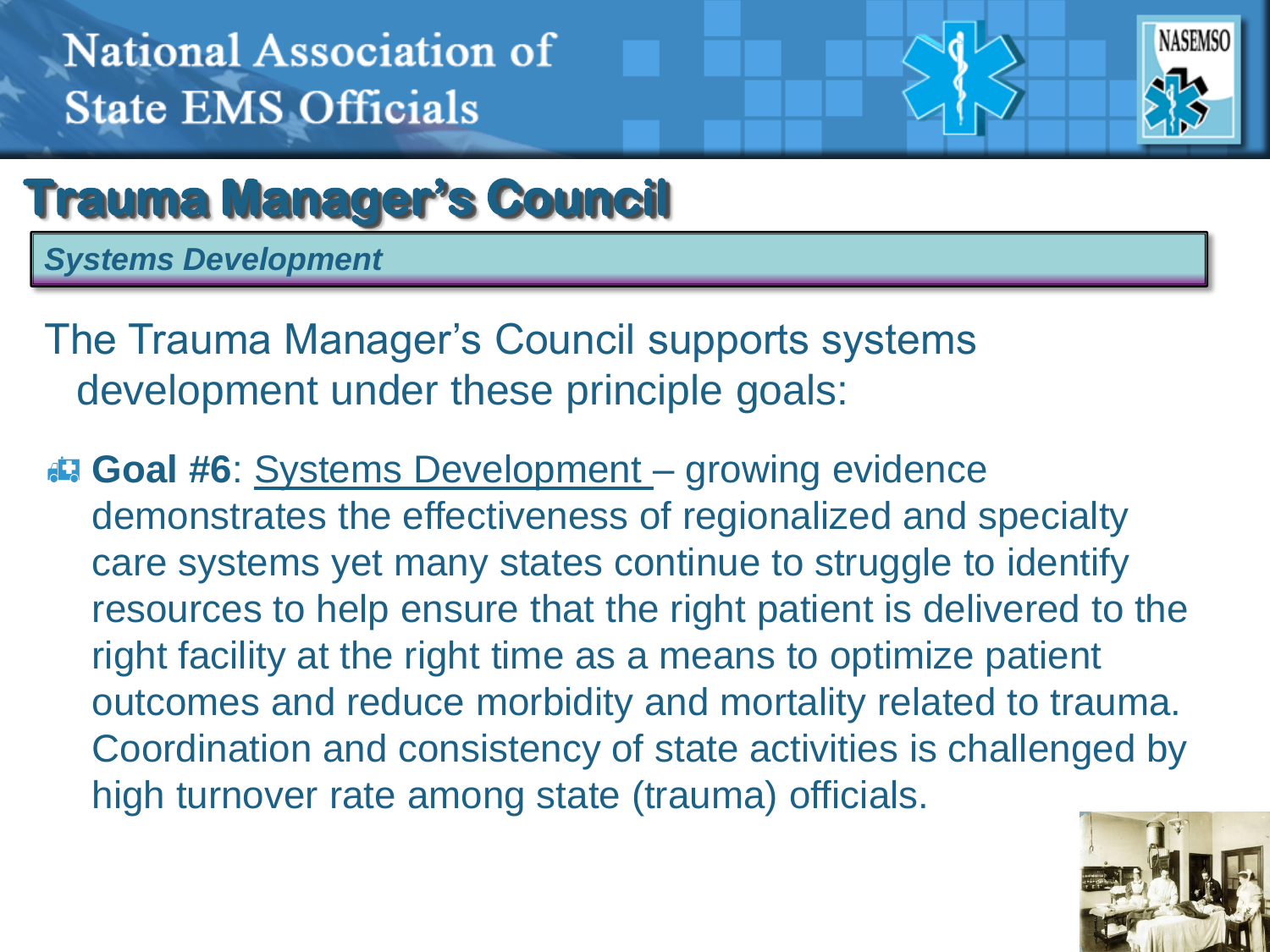

#### **Trauma Manager's Council**

*Quality Improvement – "QI"*

- The Trauma Manager's Council supports performance improvement under these principle goals:
- **Goal #7**: Using Data to Support Systems Benchmarking and Best Practices – As a component of the state health department, trauma managers are integral to the collection and analysis of comparative data (internal and external) to identify risks and trends, assist in education and injury prevention efforts, improve field care, and encourage and advance trauma systems nationwide.

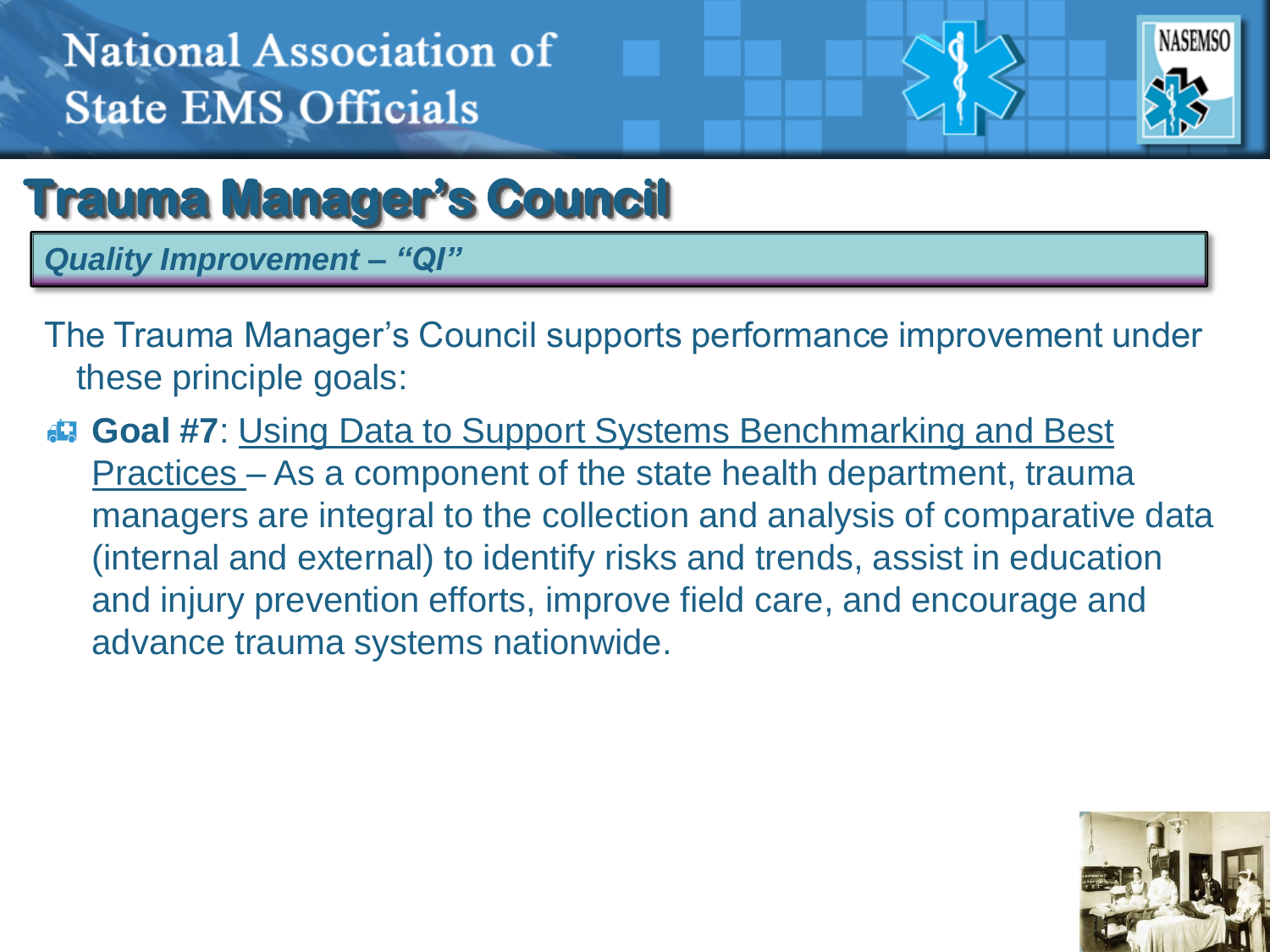

# **Trauma Manager's Council**

*Quality Improvement – "QI"*

- The Trauma Manager's Council supports performance improvement under these principle goals:
- **Goal #8:** Maintenance and Standardization of State Trauma Registries –Statewide trauma registries have proliferated in the last decade, suggesting that information could be aggregated to provide an accurate depiction of serious injury in the United States. In addition, data collection leads to better care for patients and enhanced injury prevention measures by providing effect feedback on injuries and mortality rates
- **Goal #9:** Funding reduced reimbursement rates for hospitals and growing expectations of an evolving healthcare system demand focused efforts to reduce injury and improve care. The value of a comprehensive EMS system and inclusion, visibility, and integration the state trauma program cannot be understated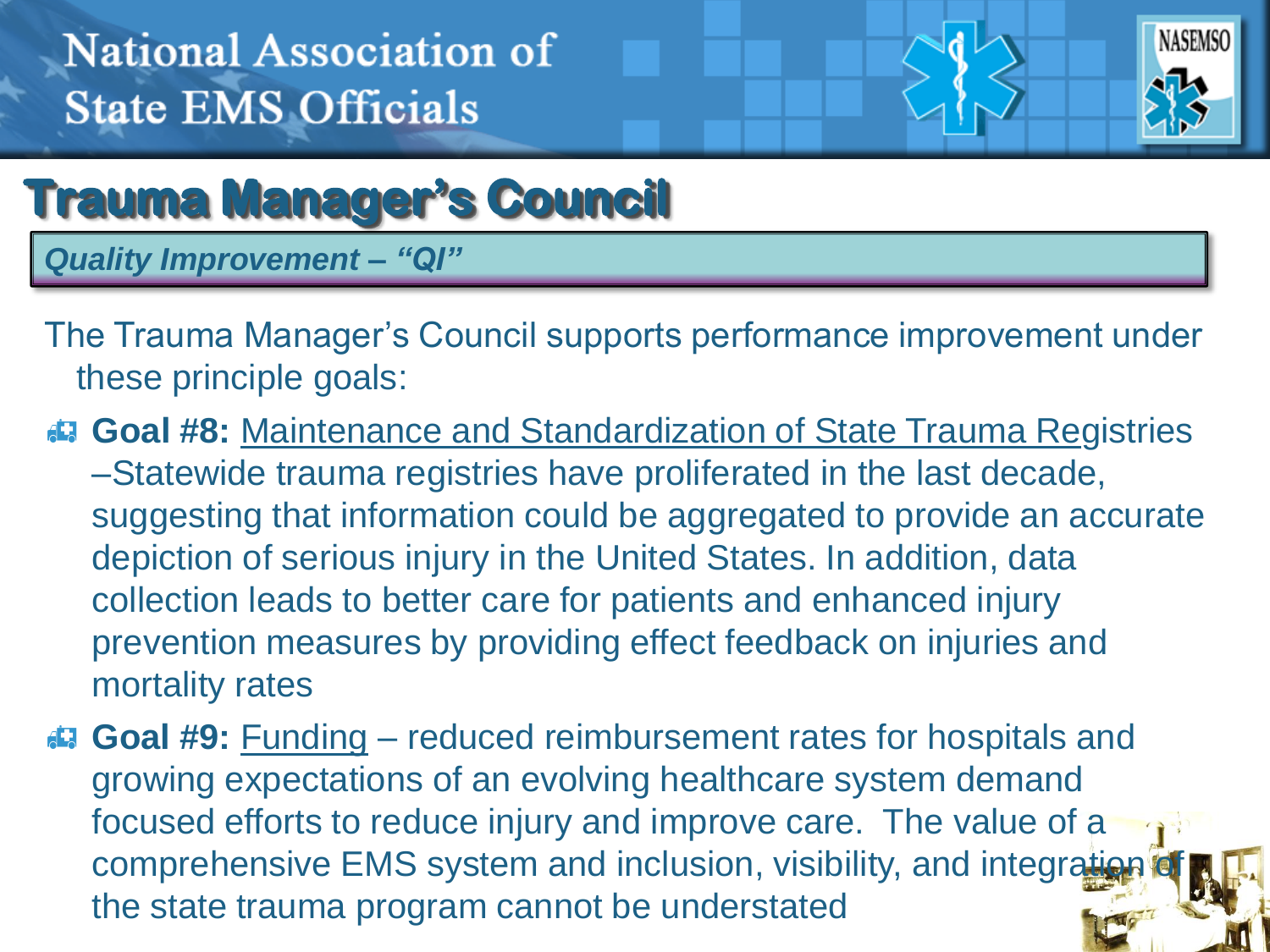

# **Trauma Manager's Council**

- The Trauma Manager Council's 2013 Work Plan will focus on tasks and strategies that support our primary Leadership Goals.
- We feel these are realistic and achievable in 2013 with the current resources or potential resources to be identified.
- Secondary goals of the Council have been placed in the Parking Lot. Completion of tasks/strategies focused on Systems Development and Quality Improvement are somewhat complex in nature and have not been fully explored.